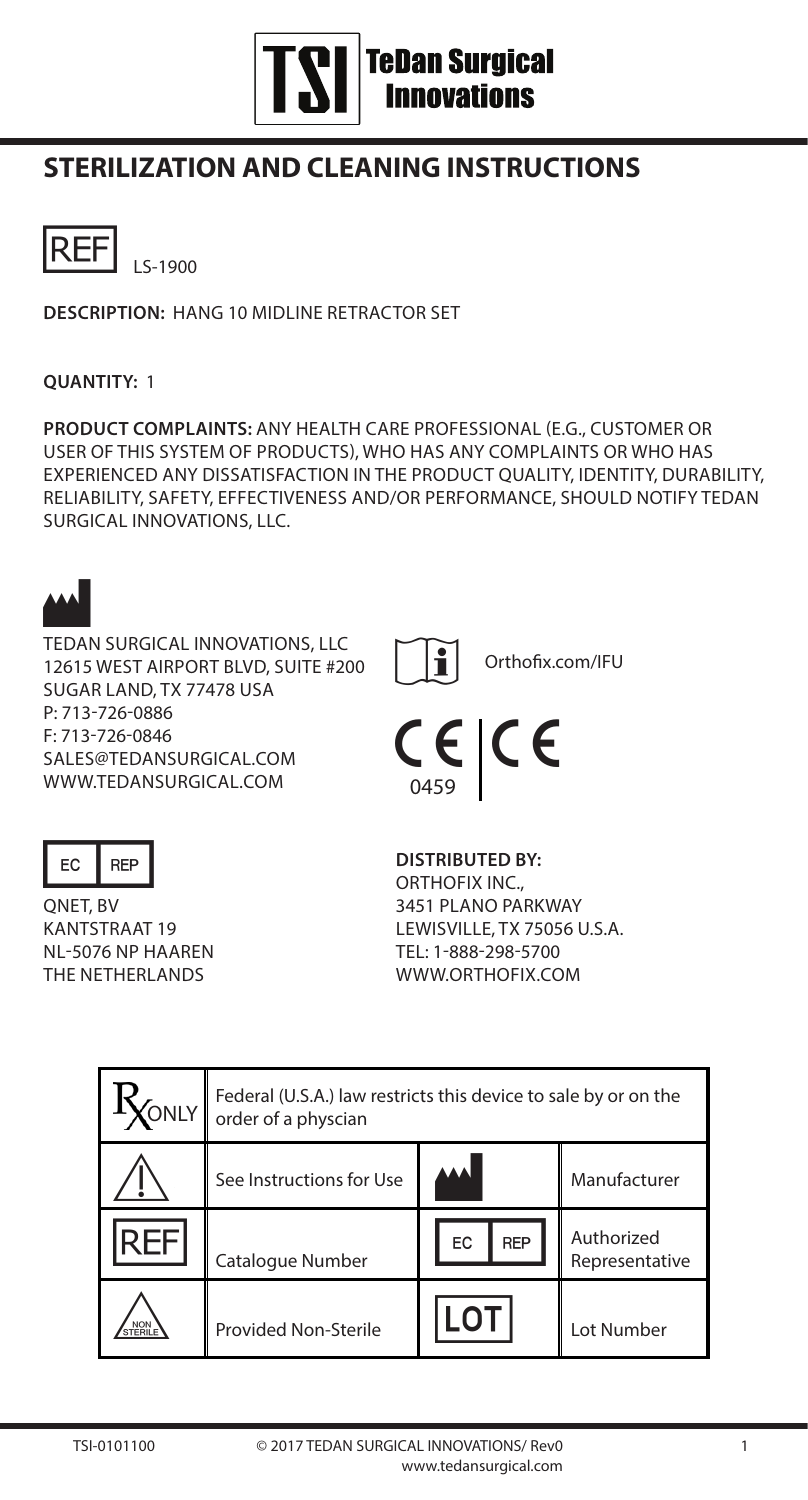#### **Quality Statement**

TeDan Surgical Innovations', LLC (TSI) dedication to delivering state of the art surgical retractor systems has allowed TSI to become the leader in an ever advancing medical industry. TSI strives to meet our customer needs and market demands in a timely manner through our experienced and innovative management team.

**Sama Surgical<br>Samo Surgical**<br>Samo Vations

#### **Warranty**

All reusable products offered by TeDan Surgical Innovations, LLC, are guaranteed by a Lifetime Warranty against defects in materials and workmanship from the date of purchase. TSI's Lifetime Warranty does not cover damages caused by normal wear, failure to follow instructions, misuse and products that have been repaired or modified in ways not approved by TSI. Prepackaged sterile products are warranted to be free from defect until expiration date. Any product that proves to be defective during this period will be repaired or replaced at no charge. TeDan Surgical Innovations, LLC shall not be held responsible for consequential or indirect damage arising from the sale or use of any product.

#### **Please note:**

- The color of TSI's Titanium and Aluminum instruments may vary due to the anodizing process or alloy used. Shading or loss of color may also occur after sterilization. This is not a defect in the instrument or material and will not affect the performance of your high quality TSI instrument.
- When loosening, do not force the knob of the articulating arm past the stop. Doing so could damage the ball joint and affect the rigidity of the articulating arm (Figure 1).
- Do not over turn the pivoting mechanism located on the retractor frames. Forcing the pivoting mechanism past stop may cause damage to the device (Figure 2).

The procedure tested by TSI should be used for sterilization and cleaning. A hospital may choose to follow another procedure in the event that the procedure is validated. In either case, the effectiveness of the procedure should be established. TSI utilized biological indicators to establish the effectiveness of the procedure. Other methods can be found in ISO 17665-1:2006 Standard.

#### **Cleaning Instructions:**

# **Please note in preparation of cleaning:**

- Automated cleaning is not suitable for instruments with long lumens, ball joints, or stainless steel cables (e.g. suction tubes, surgical arms and flexible surgical arms). Such instruments should undergo a manual cleaning prior to sterilization.
- 2. When applicable, instruments should be cleaned in the open or unlocked position.<br>3 Elexible Arms: Turn tightening knob counter-clockwise to loosen the internal cable
- Flexible Arms: Turn tightening knob counter-clockwise to loosen the internal cable to enable movement of the surgical arm beads to allow fluid to flow between each link prior to placing arm in sonicator. Articulating Arms: Turn tightening knob<br>clockwise to tighten ball joint prior to placing arm in sonicator.
- 4. Black coated and color anodized components may be negatively affected if aggressive cleaning mediums or appliances (e.g. extreme acidic/alkaline, abrasives) are used. A pH neutral cleaner, which may or may not contain enzymes, (such as Prolystica manufactured by STERIS Corp.) is recommended. Exposure to chlorides or hydrogen peroxide may negatively affect the coating or colorization of the components.

# **Manual cleaning instructions:**<br>1. Rinse each instrument in

- Rinse each instrument individually with a steady stream of tap water until gross contaminants are removed. Depending on the complexity of the device, this<br>process should take approximately 1-2 minutes.
- 2. Place each instrument into a sonicator containing an enzymatic, pH neutral detergent solution prepared according to the manufacturer's instructions and
- 3. Prepare a wash solution using an enzymatic, pH neutral detergent, in a wash container with tap water using the concentration recommended by the detergent
- 4. Transfer each instrument to a manual wash container and fully immerse in the cleaning solution prepared in Step 3.

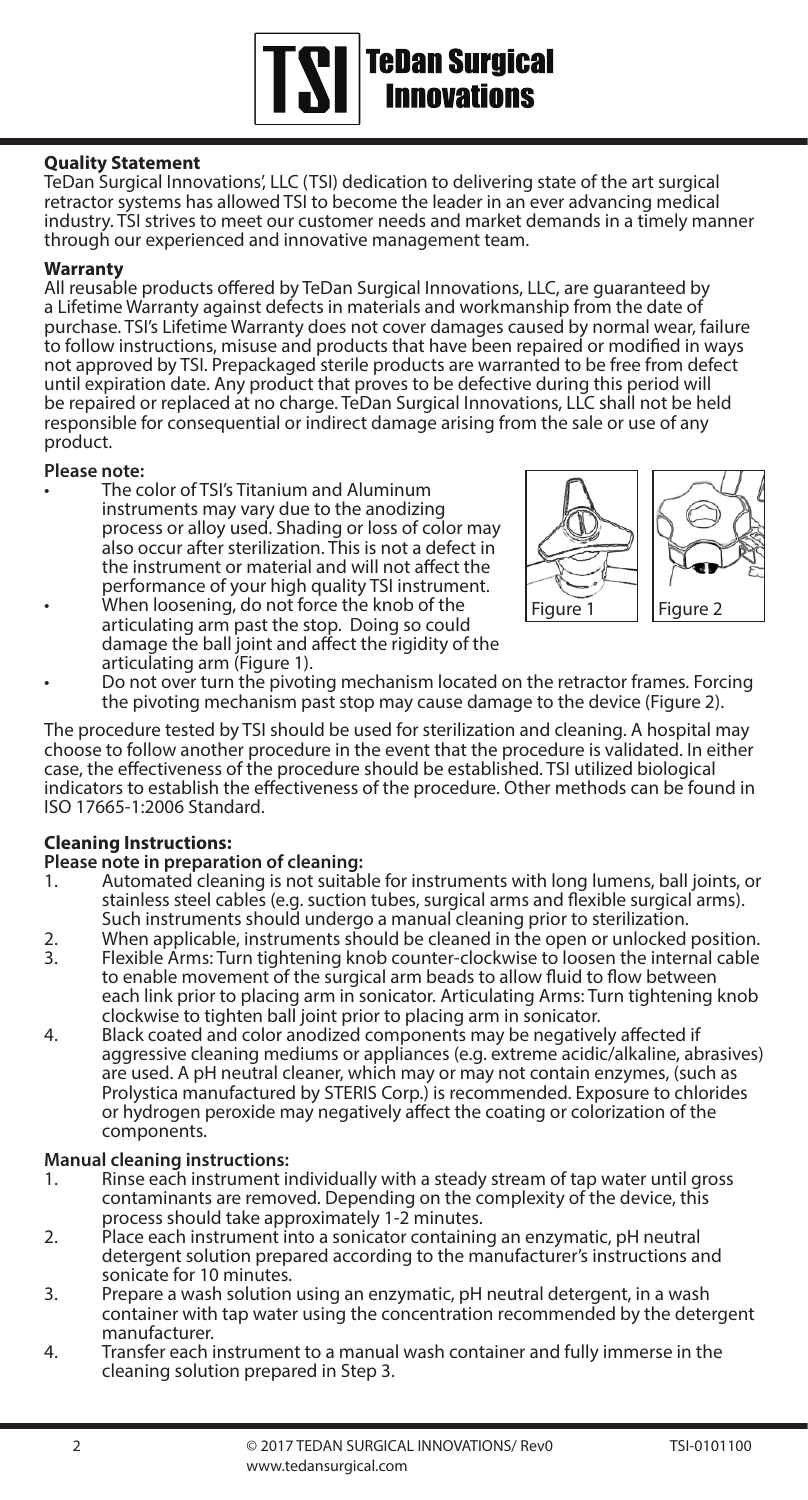# **TSI** TeDan Surgical

5. While still submerged, any visible contamination and debris should be removed by scrubbing each instrument with an appropriately-sized soft nylon bristle brush until visibly clean, paying particular attention to hard-to-clean areas such as crevices and joints. Depending on the complexity of the device, this process should take approximately 1-2 minutes.

Using an appropriately sized syringe, flush cannulations at least three times with 50mL of cleaning solution each time. See below for additional instrument specific

- a. For shafted instruments with cannulae, flush with cleaning solution by inserting the flushing cannula and attaching an appropriately sized syringe filled with cleaning solution.
- b. For applicable instruments, such as Suction Tubes, insert the supplied mandrel into the suction tube lumen to dislodge potentially trapped
- For flex arms, turn the tightening knob counter-clockwise to loosen the internal cable to enable movement of the surgical arm beads to allow fluid<br>to flow between each link.
- 
- to flow between each instrument with deionized water for 30-60 seconds.<br>6. Dry each instrument using clean, absorbent, low lint wipes to remove excess rinse water.

#### **Automated cleaning instructions:**

Use only washer/disinfector machines that have been validated in accordance with ISO 15883.

- 1. Perform pre-cleaning to remove gross contaminants as follows: a. Prepare a wash solution using a pH neutral detergent, in a wash container
	- with tap water using the minimum concentration recommended by the detergent manufacturer.
	-
	- b. Submerge and soak in wash solution for a minimum of 1 minute.<br>c. Flush any cannulations that may be present two times with 50 ml of<br>cleaning solution each time.
- 2. While still submerged, remove visible soil by scrubbing with an appropriately sized<br>soft nylon bristle brush for a minimum of 4 minutes until no visible soil is observed.
- 3. Rinse with flowing deionized water for a minimum of 30 seconds for each<br>instrument
- 4. Load instruments into washer/disinfector in accordance with the manufacturer's<br>instructions
- 5. Arrange instruments with curved surfaces and cannulations facing downward to<br>prevent pooling of water.
- 6. Operate the washer/disinfector cycle according to the manufacturer's instructions.

#### **Recommended minimal washer/disinfector parameters:**

- Heated wash at 140°F (60°C) for 2 minutes
- Heated tap water rinse at 140°F (60°C) for 20 seconds
- Heated deionized water rinse at 180°F (82°C) for 1 minute
- Forced air drying at 240°F (116°C) for 9 minutes

### **Surgical arm inspection before use:**

- *Articulating Arms*  1. Inspect entire assembly for damage.<br>2 Hold arm assembly at column and tu
- 2. Hold arm assembly at column and turn central tightening knob clockwise.<br>3. Check to make sure that arm is rigid at all three joints
- 3. Check to make sure that arm is rigid at all three joints.
- Insert arm column into table clamp, turn column tightening lever clockwise and ensure that it holds securely.

## *Flexible Arms*

- 1. Inspect entire assembly for damage.<br>2. Turn the flex arm tightening knob ck
- Turn the flex arm tightening knob clockwise and ensure the arm is sufficiently rigid for intended use.
- 3. When loosened, check cable between links for fraying. Normal use will eventually cause wear to the steel tensioning cable. If cable shows any frayed or broken wires, the flex arm needs to be replaced immediately.

Note: Fukushima flex arms contain a loosening mechanism located above the flex arm tightening knob. If the flex arm becomes difficult to tighten or too rigid once tightened,